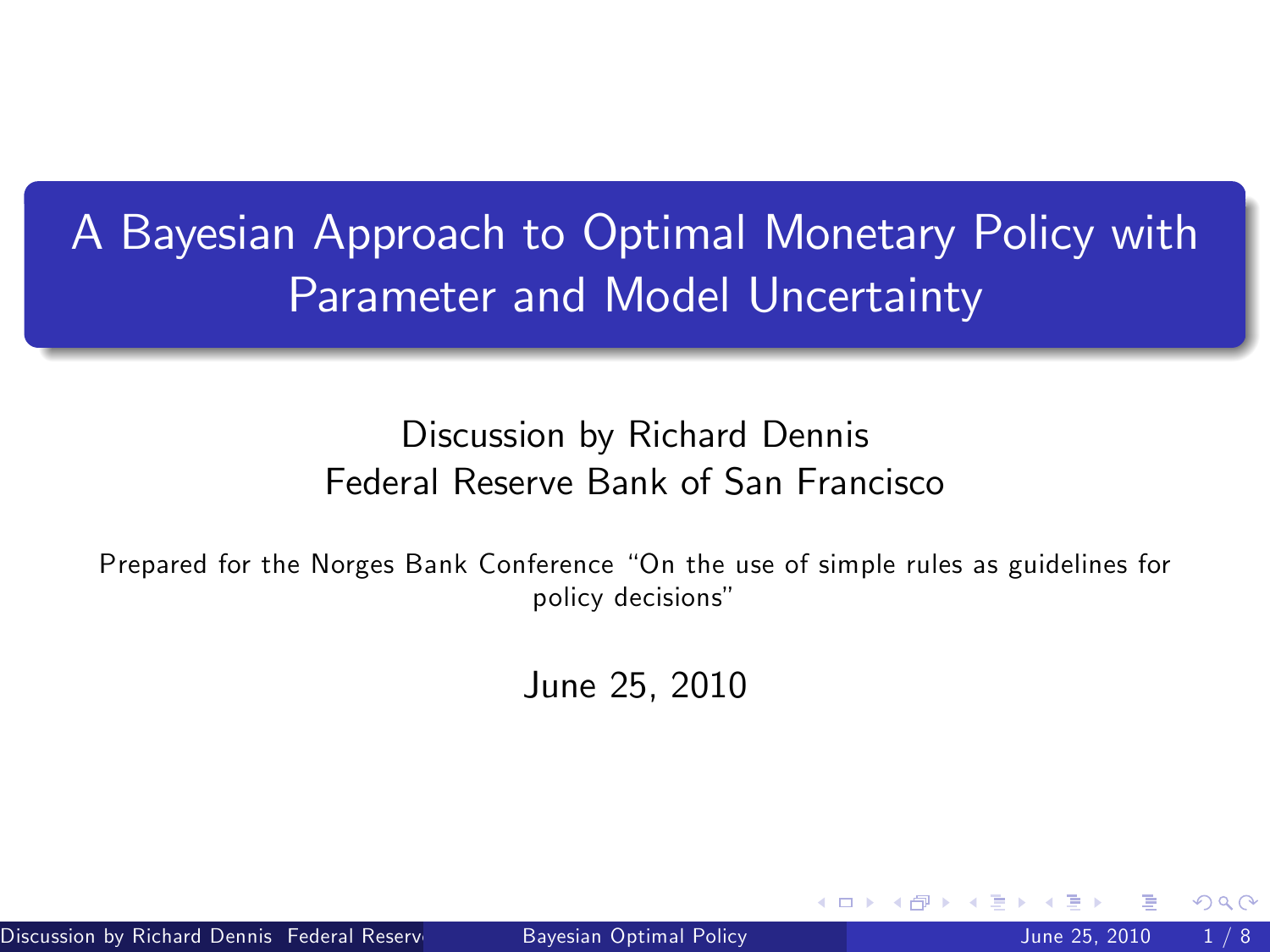Policymakers would like to implement policies that are robust to the uncertainties that they face. In this context, this paper aims to

- Use Bayesian methods to consider how monetary policy should be conducted in the face of model, parameter, and future-shock uncertainty.
- Use the results to devise a simple, robustly-optimal, monetary policy rule for the U.K.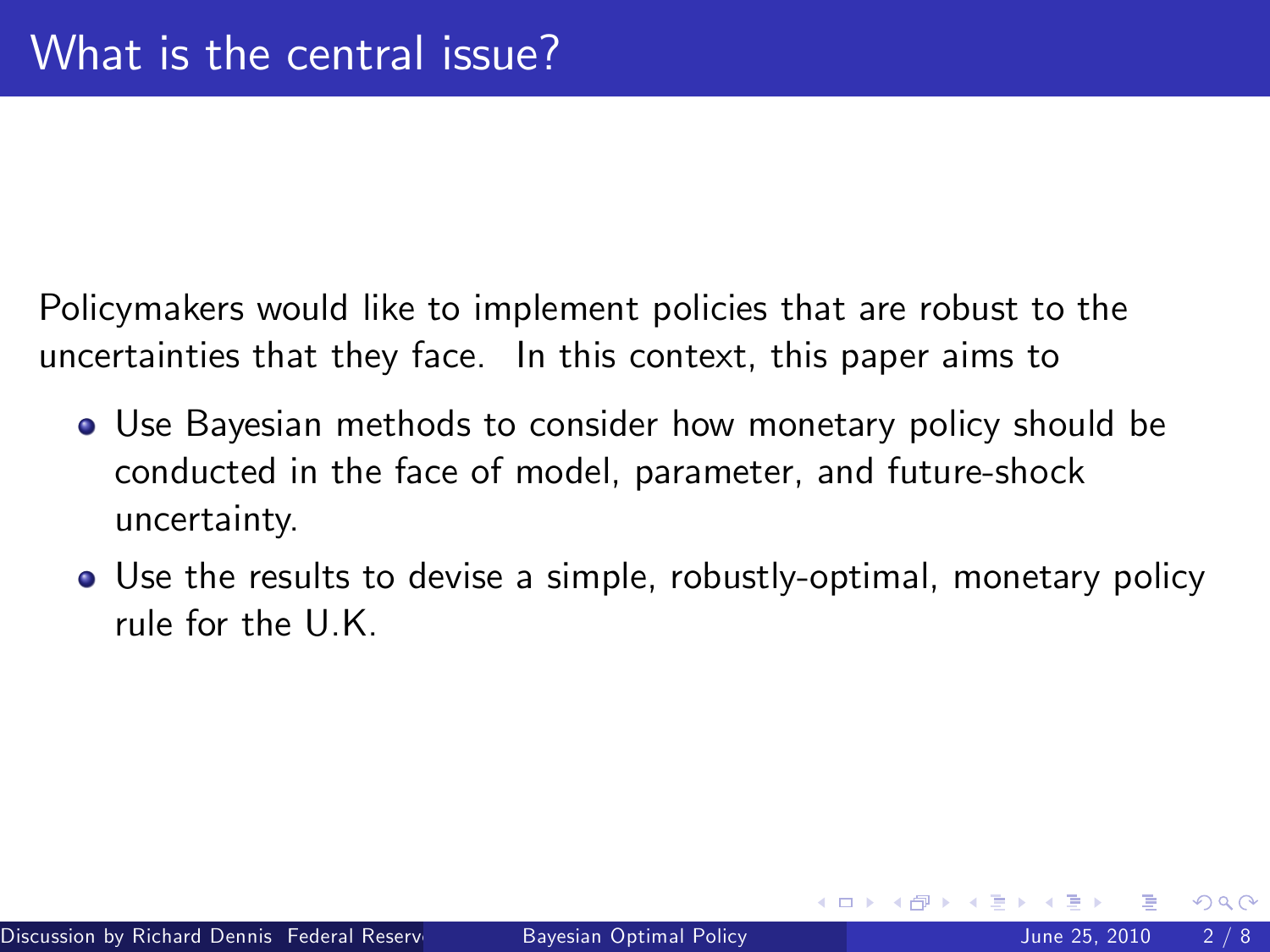The paper estimates four models for the U.K.

- These models differ greatly
	- Three of the models are of closed economies.
	- One model is densely parameterized.
	- **One model allows for a financial accelerator mechanism.**
	- One model is estimated under three priors.

The estimation provides posterior parameter distributions that describes parameter uncertainty, and, after conditioning on a particular dataset, it also provides posterior model probabilities.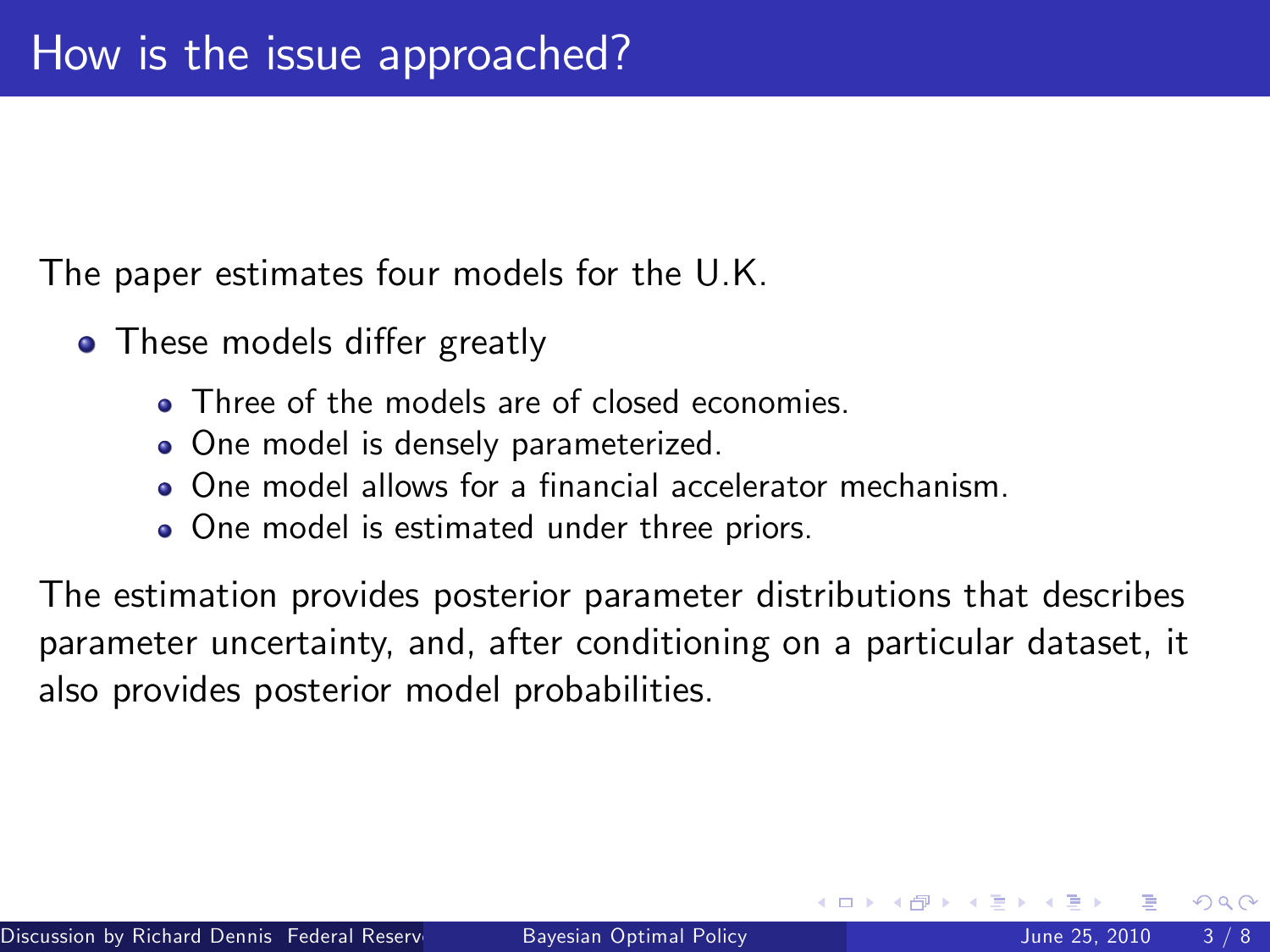## How is the issue approached? - continued

With the monetary policy rule assumed to take the form

$$
i_{t} = \phi_{i}i_{t-1} + (1 - \phi_{i})\left(\phi_{\pi}\pi_{t} + \phi_{y}y_{t}\right) + \phi_{dy}\left(y_{t} - y_{t-1}\right),
$$

and the policy loss function, for model *j*, parameter realization  $\theta_{ik}$ , and policy *φ*, given by

$$
I_j(\phi, \theta_{jk}) = \mathsf{E}\left[\mathsf{var}\left(4\pi_t\right) + \lambda_{y}\mathsf{var}\left(\mathsf{y}_t - \mathsf{y}_t^*\right) + \lambda_{i}\mathsf{var}\left(4i_t\right)|\phi, \theta_{jk}\right]
$$

the paper

- Solves for the rule that is robust to parameter uncertainty for each model.
- Uses fault tolerance to identify models that are rule-sensitive.
- Uses posterior model probabilities and subsequently a discrete uniform posterior to solve for policy rules that are robust to both model and parameter uncertainty.  $\Omega$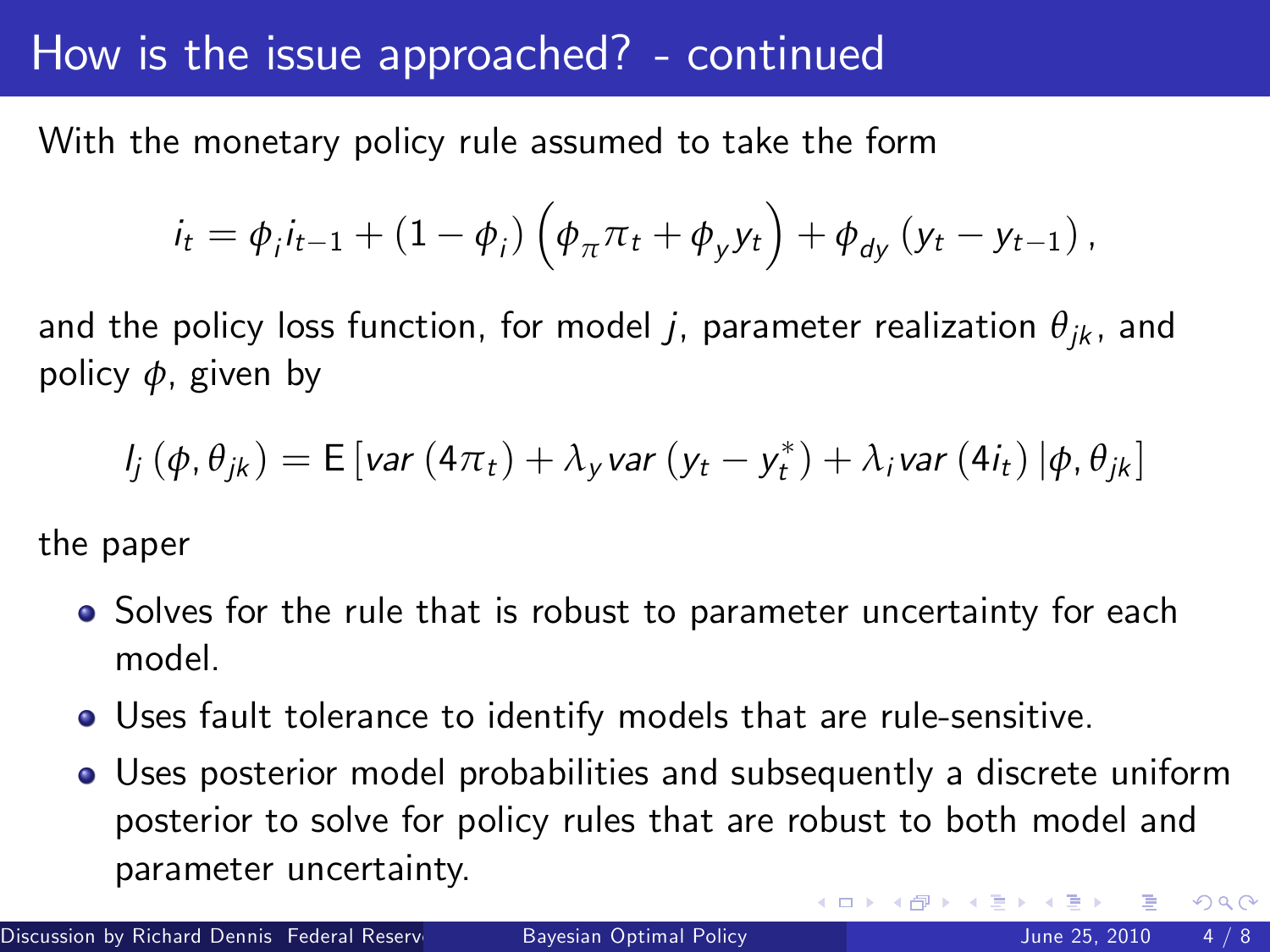# What are the main findings?

- The rule that is optimally robust to parameter uncertainty in each model differs substantially across models.
	- In two of the models the optimal response to the output gap is negative and in one (BGG) the response to both the gap and output growth is negative.
- The forward-looking models have low fault tolerance with respect to policies designed for the backward-looking models.
	- This result contrasts with Levin and Williams (2003).
- The rule that is robust to both model and parameter uncertainty is determined primarily by the model that has the highest posterior model probability, but it is also influenced by models that have low fault tolerance.
- For two of the three model suites, and with estimated model probabilities, the robust simple rule is essentially a difference rule.
	- Consistent with Levin and Williams (2003) and Levin, Wieland, and Williams (1999). 4 D F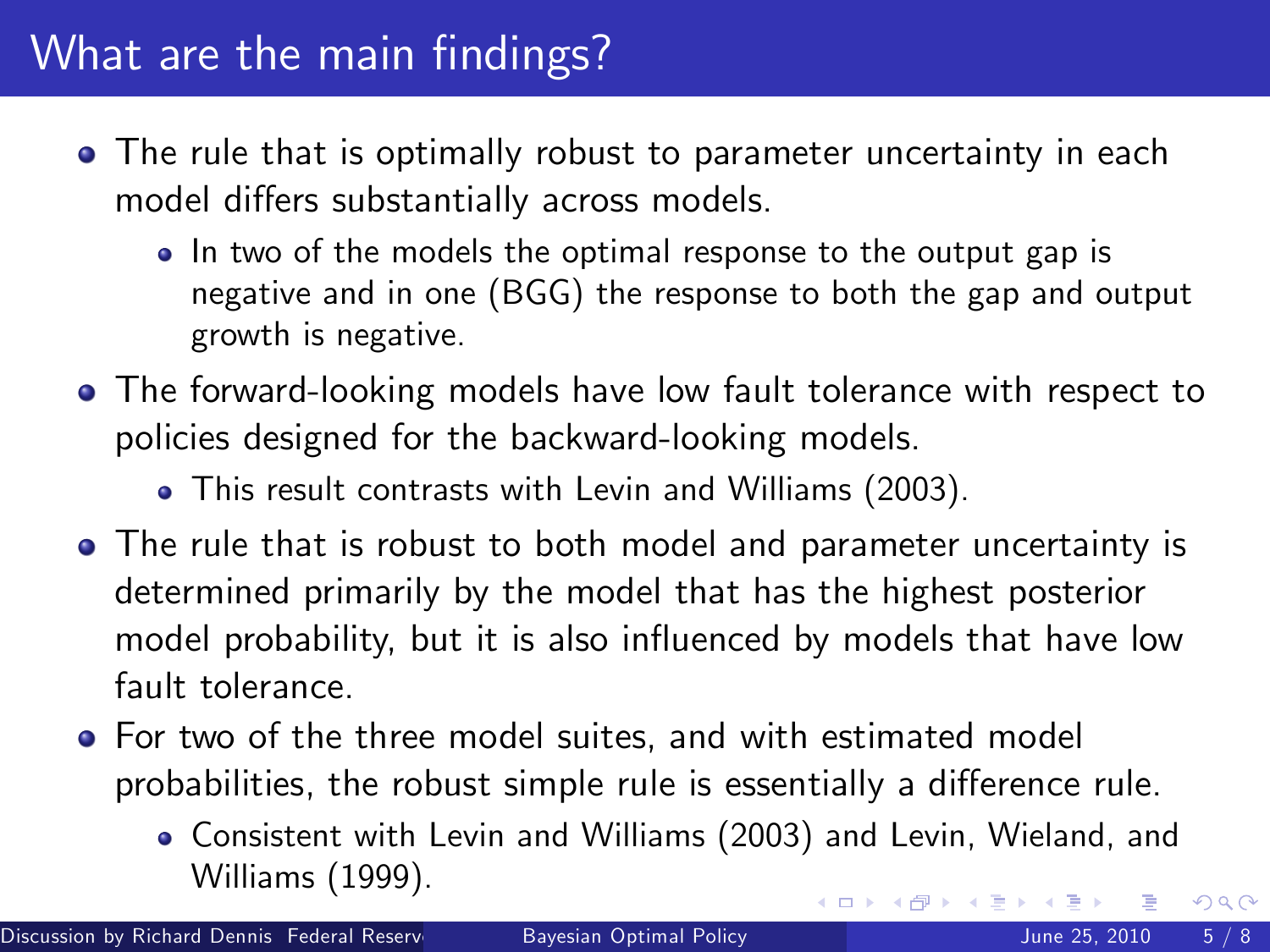# Some initial reactions

- Performing the analysis using three model-suites makes the findings model-specific and partly defeats the point of model averaging.
	- Enlarge the model set to include all 6 specifications or drop the Rudebusch-Svensson model and replace it with something else.
- The estimation and analysis is performed for a given dataset, but the shocks entering each model, and hence the flex-price gaps, differ. This seems to matter a lot:

| <b>Coefficients</b> | <b>SW</b> | <b>BGG</b>    | <b>SOE</b> | RS1  | RS <sub>2</sub> | RS3  |
|---------------------|-----------|---------------|------------|------|-----------------|------|
| Smoothing           | 0.99      | 0.03          | 0.61       | 0.06 | 0.81            | 0.05 |
| Inflation           | 65.3      | 100           | 42.19      | 0.01 | 1.01            | 0.01 |
| Output              | 7.71      | $-0.06$       | $-0.20$    | 0.03 | 0.08            | 0.05 |
| Output growth       |           | $1.71 - 0.20$ | 4.10       | 0.00 | 0.10            | 0.00 |
| Loss                | 5.62      | 0.035         | 0.83       | 3.45 | 6.75            | 3.28 |

Table 3: Optimal policy coefficients in the individual models

Use detrended output in the loss function?

4 D F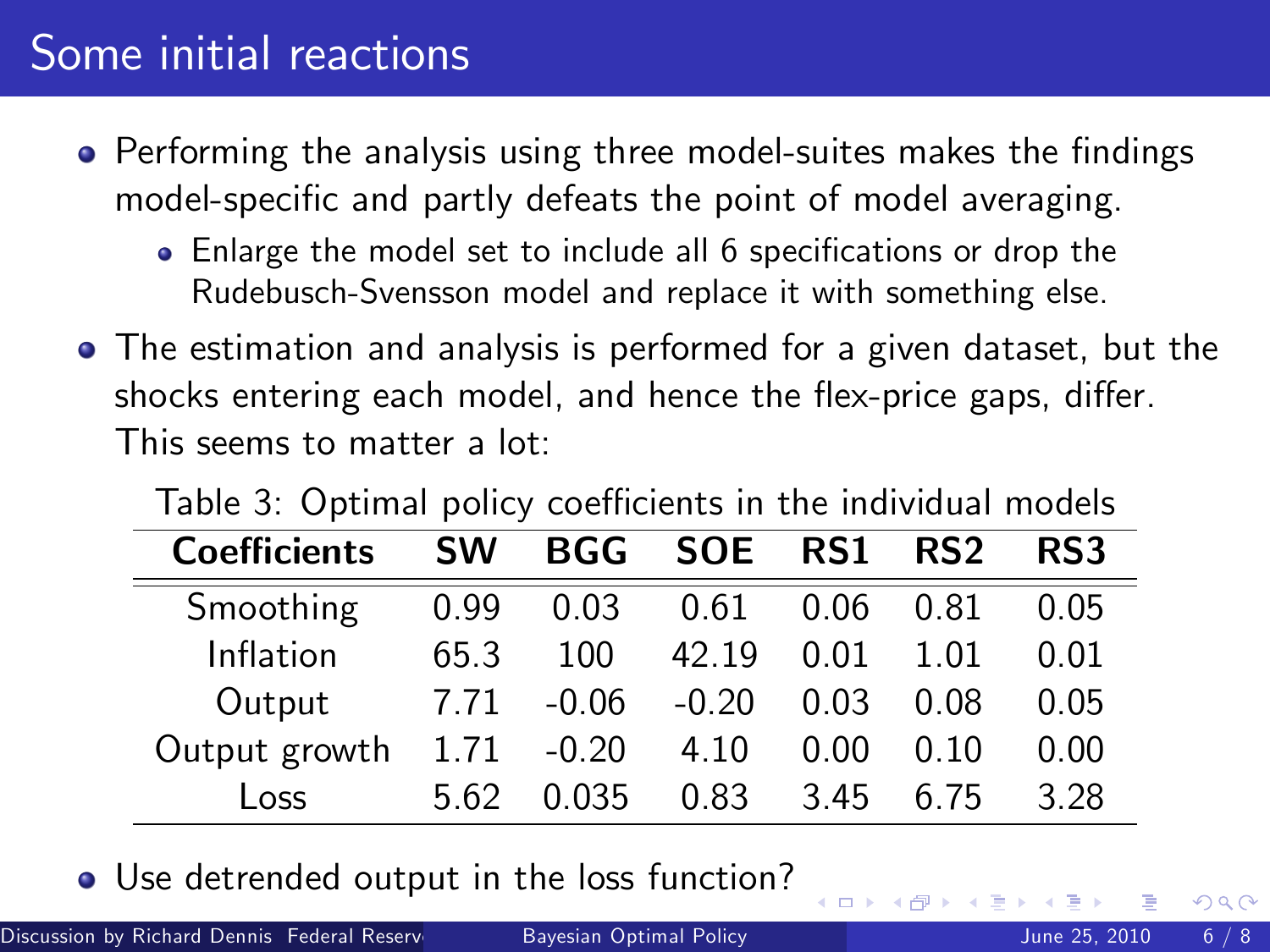## Four issues/questions

- **1** Does the Bayesian model averaging approach actually produce robustness to model uncertainty?
	- Models too "similar" versus models too "different".
- 2 Can we really rely on posterior model probabilities?
	- Probabilities are very sensitive to the prior and to the data.
- <sup>3</sup> How can we use this type of analysis to think about estimated policy rules?
	- Estimated rules do not look that much like some of the rules in this paper. Are U.K. policymakers not being robust or are the models they place probability on very different to the models considered in this paper?
- <sup>4</sup> Are these policy rules actually robust? How can we tell?
	- Enlarge the model space or test outside the model space.